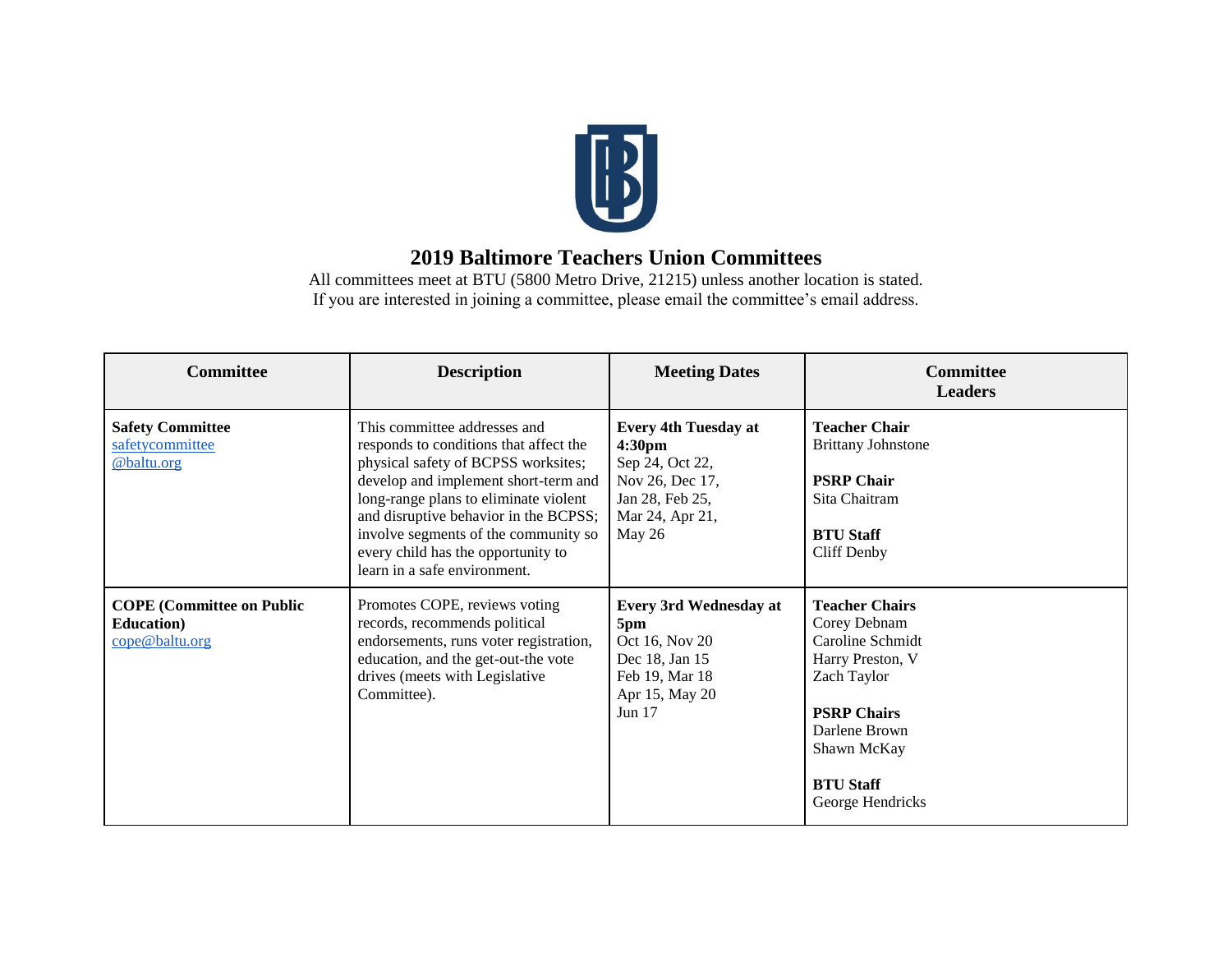| <b>Legislative Committee</b><br>legislativecommittee<br>@baltu.org            | Inform members about legislation in<br>Maryland General Assembly that<br>impacts education and educators<br>(meets with COPE).                                     | <b>Every 3rd Wednesday at</b><br>5pm<br>Oct 16, Nov 20<br>Dec 18, Jan 15<br>Feb 19, Mar 18<br>Apr 15, May 20<br>Jun 17         | <b>Teacher Chairs</b><br>Corey Debnam<br>Caroline Schmidt<br>Harry Preston, V<br><b>PSRP Chairs</b><br>Darlene Brown<br>Shawn McKay,<br><b>BTU Staff</b><br>George Hendricks |
|-------------------------------------------------------------------------------|--------------------------------------------------------------------------------------------------------------------------------------------------------------------|--------------------------------------------------------------------------------------------------------------------------------|------------------------------------------------------------------------------------------------------------------------------------------------------------------------------|
| <b>Organizing Committee</b><br>organizing<br>committee@baltu.org              | Works with BRs and field<br>representatives on school based and<br>district wide educational issues.                                                               | <b>Every 2nd Wednesday at</b><br>5:15pm<br>Sep 17, Oct 9<br>Nov 13, Dec 11<br>Jan 8, Feb 12<br>Mar 11, Apr 8<br>May 13, Jun 10 | <b>Teacher Chairs</b><br>Corey Gaber<br>Irene Booze<br><b>PSRP Chair</b><br><b>Larry Gaines</b><br><b>BTU Staff</b><br>Natalia Bacchus                                       |
| <b>Special Education Committee</b><br>specialeducationcommittee<br>@baltu.org | Discusses special education issues and<br>develops policy for the BTU and in the<br>area of special education, the Consent<br>Decree, inclusion, and other issues. | <b>Every 2nd Thursday at</b><br>4:30pm<br>Oct 10, Nov 14<br>Dec 12, Jan 9<br>Feb 13, Mar 12<br>Apr 2, May 14<br>Jun 11         | <b>Teacher Chair</b><br>Steve Mednick<br><b>Tangie Smith</b><br><b>PSRP Chair</b><br>Sandra Davis<br><b>BTU Staff</b><br>John Casey                                          |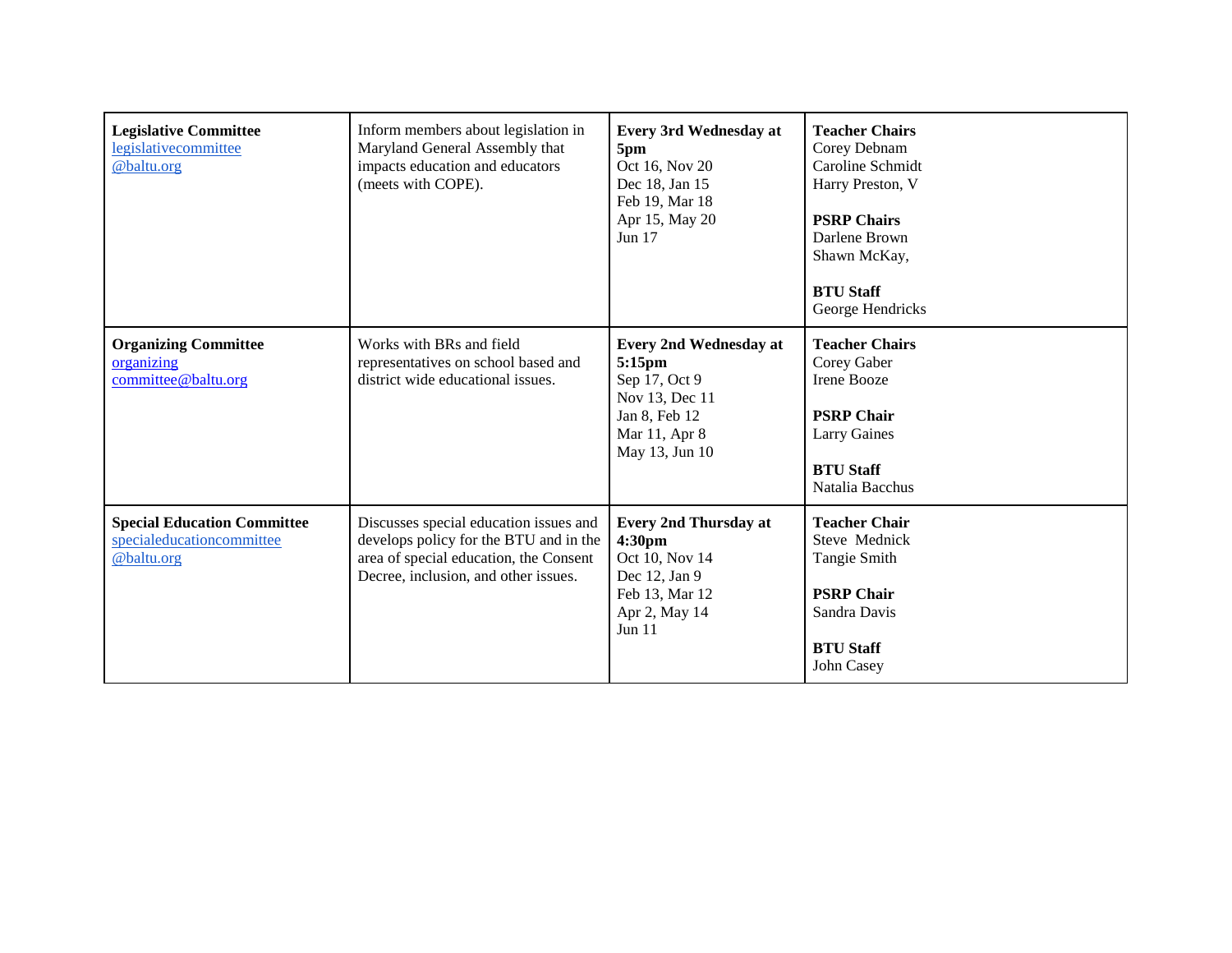| <b>Civil, Human and Women's</b><br><b>Rights Committee</b><br>civilhumanandwomens<br>rightscommittee@baltu.org      | Identifies and supports issues and<br>events relating to civil, human, and<br>women's rights.                                                                                                                                                  | <b>Every 3rd Monday at</b><br>4:30pm<br>Sep 23, Oct 21<br>Nov 18, Dec 16<br>Jan 21, Feb 18<br>Mar 16, Apr 20<br>May 18      | <b>Teacher Chairs</b><br>Carla McCoy<br>Shelly-Ann Higgins<br><b>PSRP Chairs</b><br>Deborah Crockett<br>Sophia Carroll<br>Darlene Brown<br><b>BTU Staff</b><br>Sandra Davis |
|---------------------------------------------------------------------------------------------------------------------|------------------------------------------------------------------------------------------------------------------------------------------------------------------------------------------------------------------------------------------------|-----------------------------------------------------------------------------------------------------------------------------|-----------------------------------------------------------------------------------------------------------------------------------------------------------------------------|
| <b>New Teacher Steering Committee</b><br>newteachersteering<br>committee@baltu.org                                  | This action group works to identify<br>and concerns of new teachers and<br>implement organizing solutions to<br>those concerns.                                                                                                                | <b>Every 1st Saturday at</b><br>11:00am<br>Sep 7, Oct 5,<br>Nov 2, Dec 7,<br>Jan 4, Feb 1,<br>Mar 7, Apr 4,<br>May 2, Jun 6 | <b>Teacher Chairs</b><br>Geralda Thompson<br>Melissa McDonald<br><b>BTU Staff</b><br>Cindy Sjoquist                                                                         |
| <b>Educational Issues Committee</b><br>educationalissuescommittee<br>@baltu.org                                     | Works to discuss and disseminate<br>research relevant to classroom<br>practitioners. It offers opportunities<br>for members to publicize Best<br>practices and reform issues.                                                                  | <b>Every 3rd Thursdays at</b><br>4:30pm<br>Oct 17, Nov 21<br>Dec 19, Jan 16<br>Feb 20, Mar 19<br>Apr 16, May 21<br>Jun 18   | <b>Teacher Chair</b><br>Cristina Duncan Evans<br><b>PSRP Chair</b><br>Sophia Carroll<br><b>BTU Staff</b><br>Wanda Dew                                                       |
| <b>Public Outreach/Community</b><br><b>Relations</b><br>publicoutreachcommunity<br>relationscommittee<br>@baltu.org | This committee will plan and<br>implement community outreach<br>projects and act as a liaison between<br>the union and student, parent and<br>community groups with the goal of<br>supporting grassroots organizing work<br>in Baltimore City. | <b>Every 1st Tuesday at</b><br>5:00pm<br>Oct 1, Nov 5<br>Dec 3, Jan 7<br>Feb 4, Mar 3<br>Apr 7, May 5<br>Jun 2              | <b>Teacher Chair</b><br>Antonio Mason<br><b>PSRP Chair</b><br><b>Brandi Boone</b><br><b>BTU Staff</b><br>Chandra Carriere                                                   |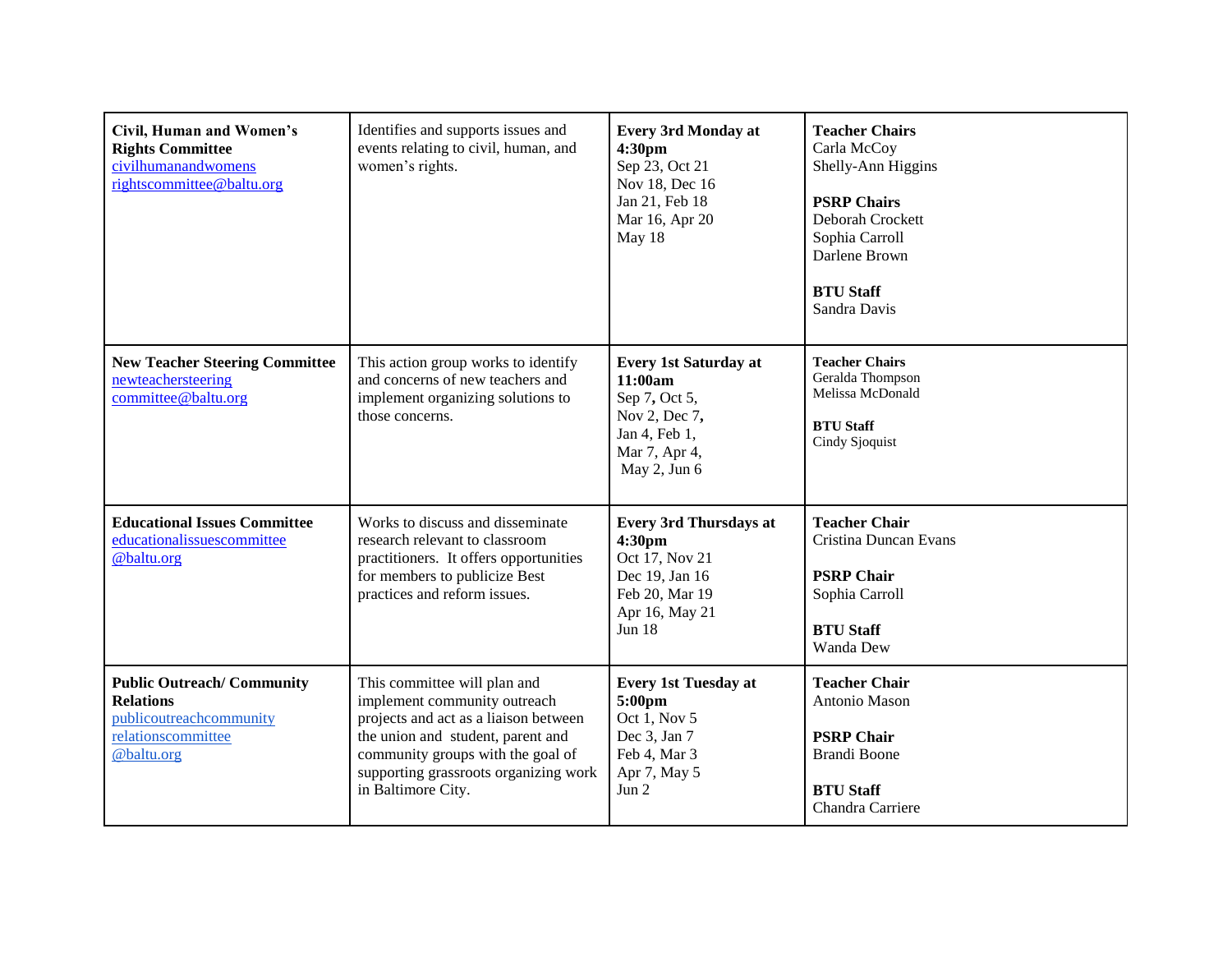| <b>International Committee</b><br>internationalcommittee<br>@baltu.org                 | Meet with BCPSS officials<br>periodically to keep union informed on<br>progress made to renew visas of<br>international teachers. Also assist<br>international teachers with problems<br>on the job and in the community. | <b>Every1st Thursday at</b><br>4:30pm<br>Oct 3, Nov 7<br>Dec 5, Jan 2<br>Feb 6, Mar 5<br>Apr 2, May 7<br>Jun $4$                  | <b>Teacher Chairs</b><br>Rogie Legaspi<br>Diana Desierto<br><b>PSRP Chair</b><br>Sita Chaitram<br><b>BTU Staff</b><br>Natalia Bacchus |
|----------------------------------------------------------------------------------------|---------------------------------------------------------------------------------------------------------------------------------------------------------------------------------------------------------------------------|-----------------------------------------------------------------------------------------------------------------------------------|---------------------------------------------------------------------------------------------------------------------------------------|
| <b>Clerical Committee</b><br>clericalcommittee<br>@baltu.org                           | Discuss issues and concerns of<br>clericals, and identify solutions to<br>organize around.                                                                                                                                | <b>Every 3rd Wednesday at</b><br>5:15pm<br>Sep 18, Oct 16, Nov 20,<br>Dec 18Jan 15, Feb 19, Mar<br>18, Apr 15, May 20, Jun 17     | <b>PSRP Chairs</b><br><b>Terry Harper</b><br>Celia Elliott<br><b>BTU Staff</b><br>Jessica Aldon-Jackson                               |
| <b>Charter School Committee</b><br>charterschoolcommittee@baltu.org                    | Address issues impacting charter<br>schools and monitor proposed charter<br>school legislation.                                                                                                                           | <b>Every 3rd Thursday at</b><br>5:00pm<br>Sep 19, Oct 17<br>Nov 21, Dec 19<br>Jan 16, Feb 20<br>Mar 19, Apr 16,<br>May 21, Jun 18 | <b>Teacher Chairs</b><br>Corey Gaber<br>Raymond "Jay" English<br><b>BTU Staff Natalia Bacchus</b>                                     |
| <b>SRP</b><br>srpcommittee<br>@baltu.org                                               | Address concerns and problems<br>confronting SRPs and construct<br>workshops and seminars to enable<br>PSRPs to be more effective.                                                                                        | <b>Every 1st Wednesday at</b><br>4:30pm<br>Oct 2 at PDC, Nov 6, Dec 4<br>Jan 1, Feb 5, Mar 4, Apr 1<br>May 6, Jun 3               | <b>PSRP Chairs</b><br>Donte Givens<br>LaKeisha Purnell<br><b>BTU Staff</b><br>Sandra Davis                                            |
| <b>Teacher</b><br><b>Negotiations Committee</b><br>negotiationscommittee<br>@baltu.org | This committee designs and<br>implements the strategy, research and<br>organizing necessary to maximize the<br>power of collective bargaining. (For<br>Teachers)                                                          | <b>Every 1st Wednesdays at</b><br>4:30pm<br>Oct 2, Nov 6<br>Dec 4, Jan 1<br>Feb 5, Mar 4<br>Apr 1, May 6<br>Jun $3$               | <b>Teacher Chairs</b><br>Zach Taylor<br>Angela Campbell<br><b>BTU Staff</b><br>Chandra Carriere                                       |